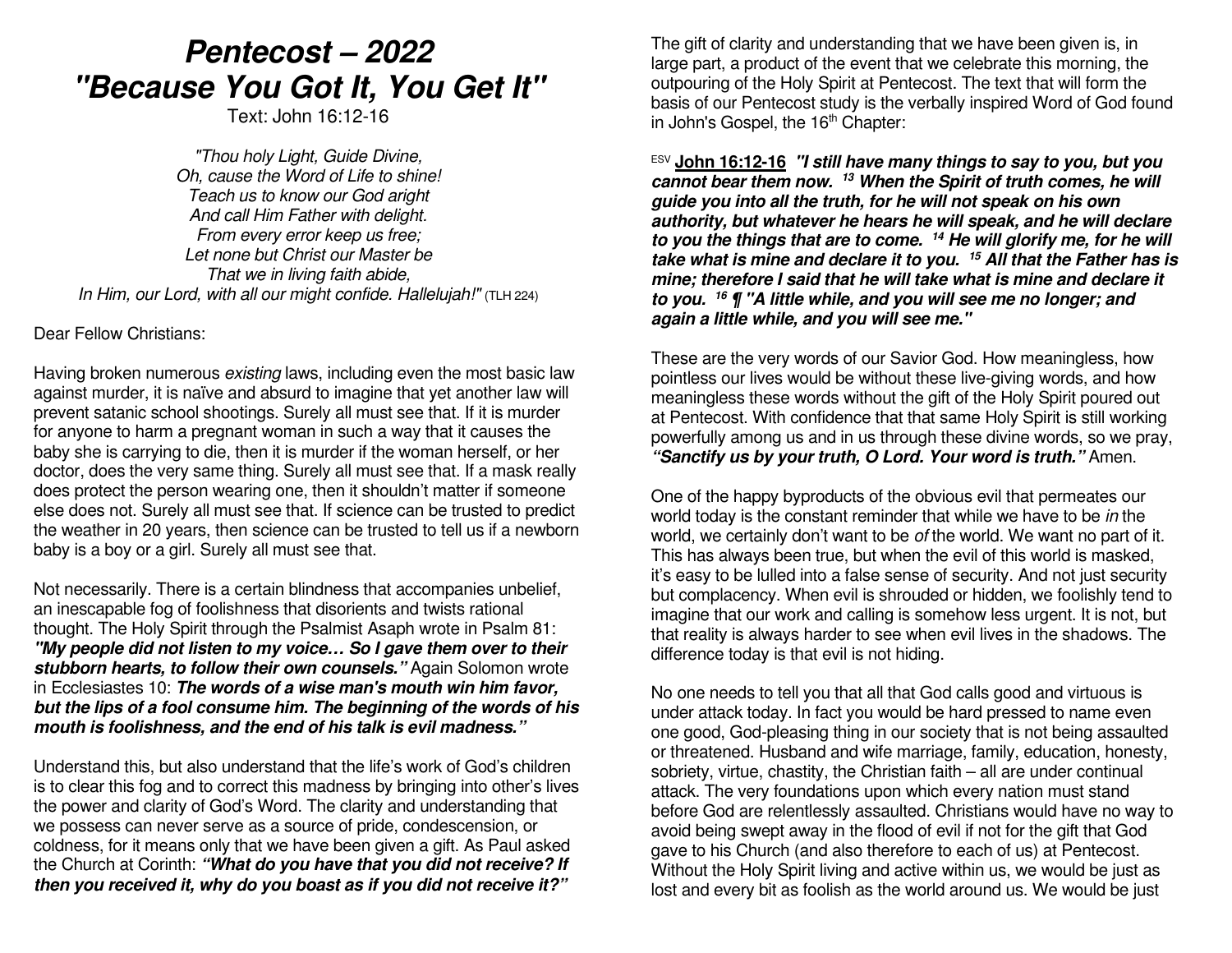as befuddled and clueless as the godless, which Paul once described in his Letter to the Ephesians: *Now this I say and testify in the Lord, that you must no longer walk as the Gentiles do, in the futility of their minds. <sup>18</sup> They are darkened in their understanding, alienated from the life of God because of the ignorance that is in them, due to their hardness of heart. <sup>19</sup> They have become callous and have given themselves up to sensuality, greedy to practice every kind of impurity. ESV(Ephesians 4:17-19)* At Pentecost, God poured out his Holy Spirit into his Church, and with that gift came light and understanding.

Pentecost, however, is certainly not without its detractors. In fact the worst offenders are often those who claim to place the greatest emphasis on this event. Those who profess to be all about Pentecost are, in reality, usually all about the lesser aspects of this day. In other words, they emphasize the outward demonstrations or manifestations of the Holy Spirit, often to the exclusion of the far greater gift. How like man to marvel at the speaking of a foreign language while ignoring the actual words that are being spoken.

Speaking in tongues or languages was just the outward sign that a far greater gift had been given. It was like the shining face of Moses after he had talked to God on Sinai. The greatest gift on this day was the outpouring of spiritual wisdom and understanding. The miraculous speaking in foreign languages or "tongues" not only signified that a special gift had been given, it allowed those to whom the gift had been given to immediately share that gift without a language barrier.

Prior to Pentecost even Christ's closest friends and disciples had been burdened by a limited vision and a clouded understanding. Pentecost brought a clarity that must have been truly remarkable. This dramatically enhanced understanding of spiritual truths is hard for Christians today to comprehend because most of us take it for granted. Most here have, after all, enjoyed such insight and understanding for as long as we can remember. Most couldn't remember back to a time when they *didn't* "get it." Yet that's the stuff that ingratitude is made of – when we've enjoyed a priceless gift for so long that we no longer recognize its value and worth.

Think of it in terms of the gift of sight. How often do you wake from your nightly slumber, open your eyes, and gasp with amazement at your own ability to *see* the world all around you? Pretty much never. Why? Not because that particular gift isn't just as spectacular as ever, but because we have *always* been able to see. Yet the gift of sight is no less amazing for our lack of appreciation. Imagine how different it was for those who, though born blind, were one day given the gift of sight by Jesus. Imagine the wonder at the colors, shadows, and lighting. Imagine the awe as they saw clouds for the first time, or the stars, or the face of their own child. Blind people aren't dead; they just lack the ability to fully comprehend the magnificence of God's creation through the gift of sight. No matter what they could *imagine,* nothing could possibly compare with the real thing when they finally witnessed it for the first time.

Compare that to Pentecost, where we were given not so much sight as insight. Surely the disciples that were gathered on that amazing day of Pentecost were already believers. They had come to know Jesus as their Savior and were therefore heirs of heaven even prior to the events of Pentecost. Yet there were important elements of the Christian faith that they seemed unable to fully grasp. Their minds couldn't seem to penetrate the fog that had limited their sight and darkened their understanding. There were big gaping holes in their comprehension of even some very basic Christian doctrines. We know, for example, that they seemed unable to accept the idea of a kingdom of the heart, rather than a kingdom on earth. They had all tried to prevent Jesus from doing what he came to earth to do, which was to offer his sinless life in a sacrificial death to pay mankind's sin debt. There were also deficiencies in their courage and enthusiasm. Time after time they showed themselves to be timid, fearful, and uncertain.

Then came that great outpouring of the Holy Spirit, and it was as though the clouds parted, the sun broke through, and suddenly everything was forever different – everything was suddenly and absolutely *clear*. From that moment on we hear nothing of the Apostles *"hiding in the upper room for fear of the Jews."* Instead we see them boldly proclaiming their faith on the street corners and in the marketplace. Suddenly they no longer seemed confused and saddened by the death of their Lord; they regarded it as the greatest source of comfort and encouragement in their lives. Suddenly they no longer thought in terms of a kingdom on earth; they spent themselves struggling to expand Christ's kingdom or rulership into the hearts of human beings around the world.

No wonder Jesus was so excited about the giving of this great gift while he walked the earth. No wonder he held up the giving of this gift as one of the greatest arguments for rejoicing at his Ascension. You will recall how (just prior to our text) he said, *"Nevertheless, I tell you the truth: it is to your advantage that I go away, for if I do not go away, the Helper will not come to you. But if I go, I will send him to you."* (John 16:7) He then continued in our text: *"I still have many things to say to you, but you cannot bear them now."*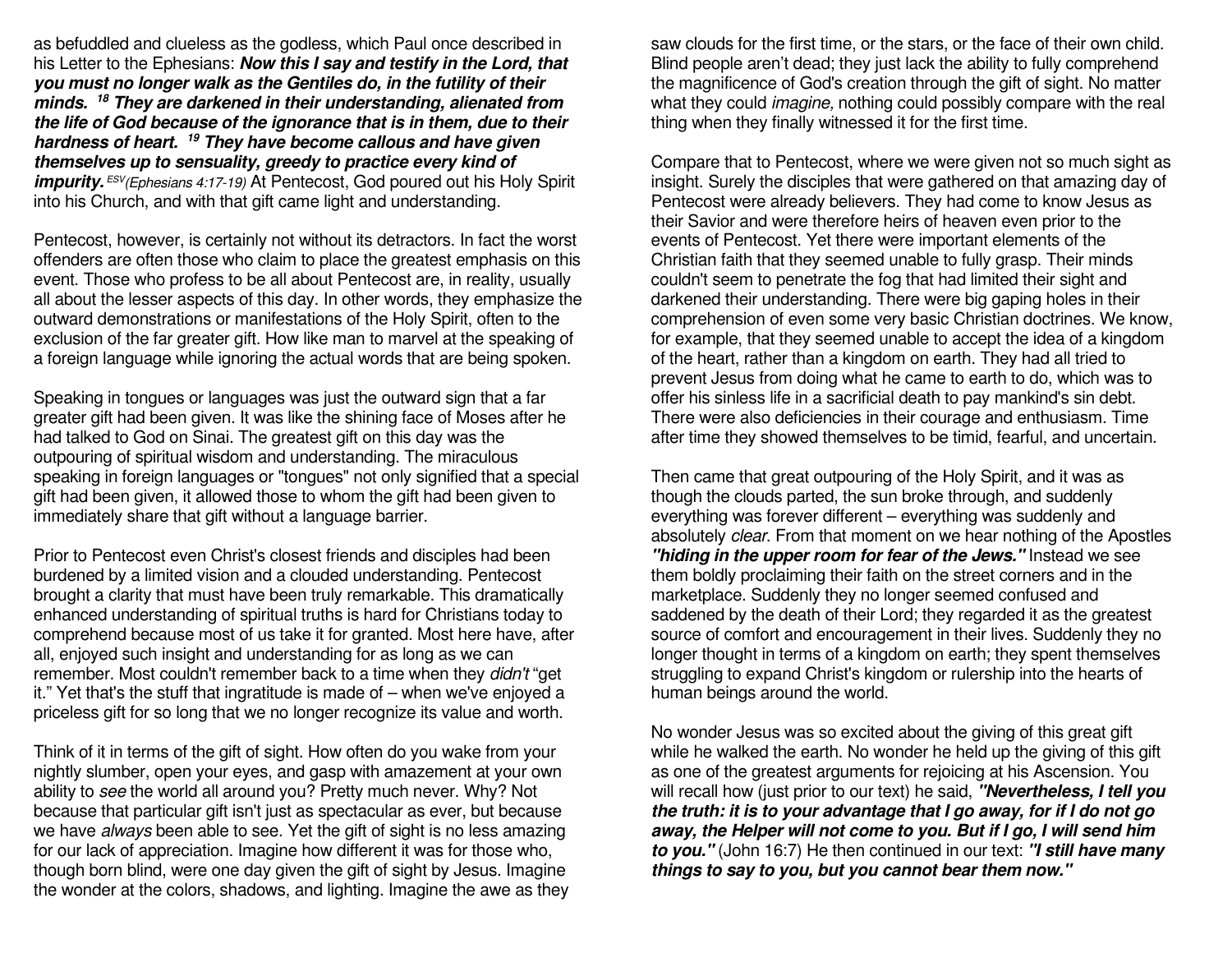So many simple truths escaped the disciples prior to Pentecost. Again, they were obviously believers, but there was so much that they still missed or lacked, and what they lacked they were simply unable to "get" – despite the fact that they lived with and learned *directly from the Savior himself* for a full three years. Jesus obviously understood that the result of Pentecost would be an immeasurably enhanced understanding and insight into divine truth. It meant his men would finally and fully *get it.*

The excitement of Jesus at this gift ought to teach us something. Pentecost truly is a priceless and all-too-easy-to-take-for-granted blessing. While it has always been the Holy Spirit that works faith, the fact that he has been given to God's New Testament Church in such a special way is truly remarkable. Because of that gift, the delusions of natural man that would otherwise have darkened our understanding have been cleared away, lifted, removed. The result is that we are able to regard countless truths that would otherwise have escaped us as true and obvious. It is because we first got this gift that we "get it," and we never want to allow the spiritual clarity that we have been given to go unappreciated or to take it for granted.

That is also why you and I ought to be excited still today about Pentecost. The fact that we understand divine truth means that we have also shared in the benefits of this day, and continue to reap the benefits every single day we walk this earth. It means that the Holy Spirit has also been poured out into us. That which is foolishness to the world is not foolishness to us. The truths of God's Word that the world dismisses as childish or backward or naïve, we treasure as the height of divine wisdom and truth. What the world demeans as a wandering *path* to nowhere, you and I – by virtue of the gift given to the Church on this day – rightly treasure as the only path to heaven. Pentecost was the only way that you and I could gain such clarity, and it is still today the gift by which we know and trust that Jesus alone paid our sin debt, and that we are saved not by our own works, but through faith alone in him. Amen.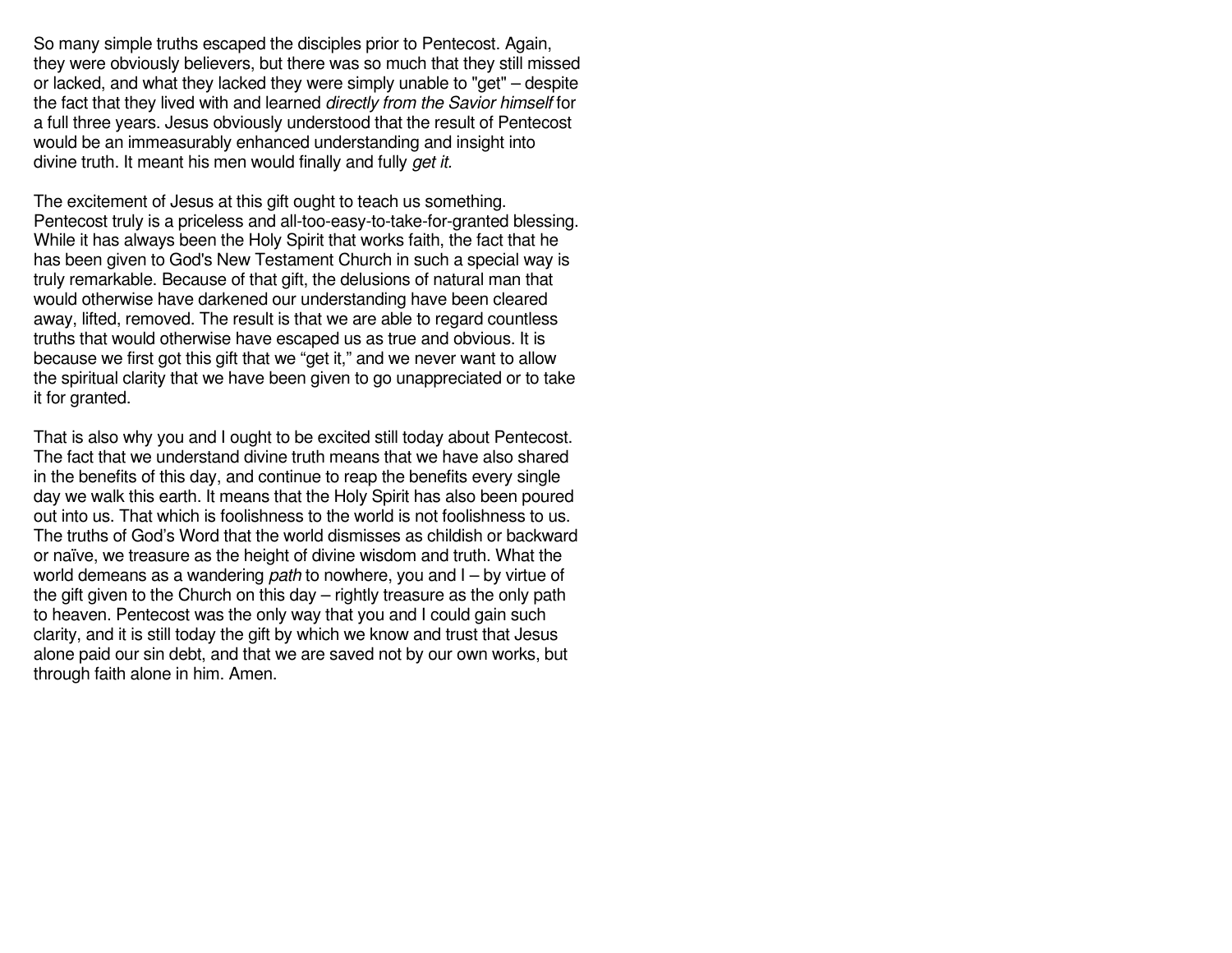ESV **Genesis 11:1-9** Now the whole earth had one language and the same words. <sup>2</sup> And as people migrated from the east, they found a plain in the land of Shinar and settled there. <sup>3</sup> And they said to one another, "Come, let us make bricks, and burn them thoroughly." And they had brick for stone, and bitumen for mortar. <sup>4</sup> Then they said, "Come, let us build ourselves a city and a tower with its top in the heavens, and let us make a name for ourselves, lest we be dispersed over the face of the whole earth." <sup>5</sup> And the LORD came down to see the city and the tower, which the children of man had built. <sup>6</sup> And the LORD said, "Behold, they are one people, and they have all one language, and this is only the beginning of what they will do. And nothing that they propose to do will now be impossible for them. <sup>7</sup> Come, let us go down and there confuse their language, so that they may not understand one another's speech." <sup>8</sup> So the LORD dispersed them from there over the face of all the earth, and they left off building the city. <sup>9</sup> Therefore its name was called Babel, because there the LORD confused the language of all the earth. And from there the LORD dispersed them over the face of all the earth.

ESV **Acts 2:1-6** When the day of Pentecost arrived, they were all together in one place. <sup>2</sup> And suddenly there came from heaven a sound like a mighty rushing wind, and it filled the entire house where they were sitting. 3 And divided tongues as of fire appeared to them and rested on each one of them. 4 And they were all filled with the Holy Spirit and began to speak in other tongues as the Spirit gave them utterance. 5 ¶ Now there were dwelling in Jerusalem Jews, devout men from every nation under heaven. <sup>6</sup> And at this sound the multitude came together, and they were bewildered, because each one was hearing them speak in his own language.

ESV **John 16:12-16** "I still have many things to say to you, but you cannot bear them now. 13 When the Spirit of truth comes, he will guide you into all the truth, for he will not speak on his own authority, but whatever he hears he will speak, and he will declare to you the things that are to come. <sup>14</sup> He will glorify me, for he will take what is mine and declare it to you. <sup>15</sup> All that the Father has is mine; therefore I said that he will take what is mine and declare it to you. <sup>16</sup>  $\P$  "A little while, and you will see me no longer; and again a little while, and you will see me."



# **ST PAUL LUTHERAN** CHURCH

**BISMARCK, NORTH DAKOTA**